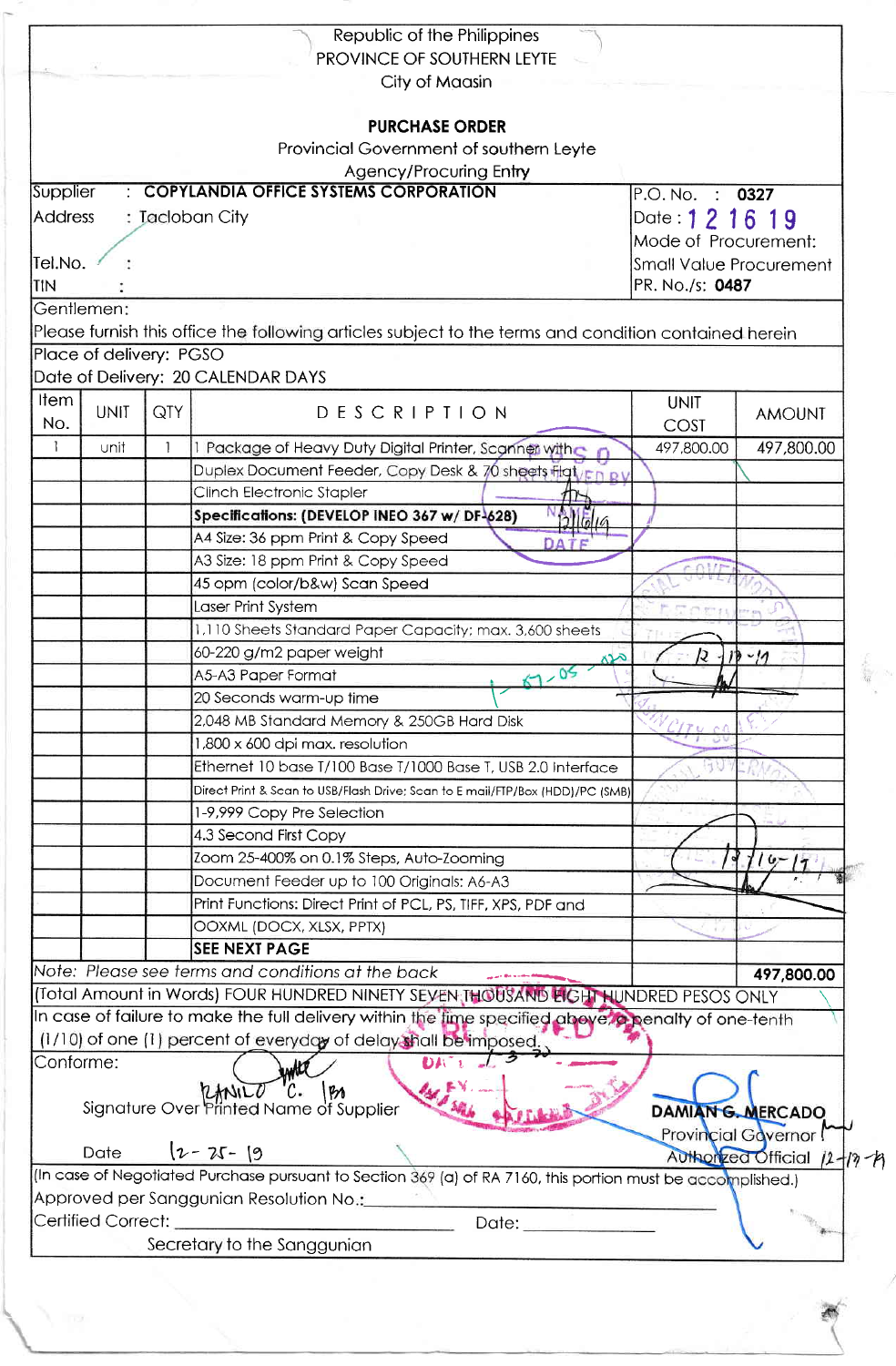|                         |                | Republic of the Philippines                                                                                                                             |                         |                              |  |
|-------------------------|----------------|---------------------------------------------------------------------------------------------------------------------------------------------------------|-------------------------|------------------------------|--|
|                         |                | PROVINCE OF SOUTHERN LEYTE                                                                                                                              |                         |                              |  |
|                         |                | City of Maasin                                                                                                                                          |                         |                              |  |
|                         |                | <b>PURCHASE ORDER</b>                                                                                                                                   |                         |                              |  |
|                         |                | Provincial Government of southern Leyte                                                                                                                 |                         |                              |  |
|                         |                | Agency/Procuring Entry                                                                                                                                  |                         |                              |  |
| Supplier                |                | : COPYLANDIA OFFICE SYSTEMS CORPORATION                                                                                                                 | P.O. No. : 0327         |                              |  |
| <b>Address</b>          |                | : Tacloban City                                                                                                                                         | Date: 1 2 1 6 1 9       |                              |  |
|                         |                |                                                                                                                                                         | Mode of Procurement:    |                              |  |
| Tel.No.                 |                |                                                                                                                                                         | Small Value Procurement |                              |  |
| TIN                     |                |                                                                                                                                                         | PR. No./s: 0487         |                              |  |
| Gentlemen:              |                |                                                                                                                                                         |                         |                              |  |
|                         |                | Please furnish this office the following articles subject to the terms and condition contained herein                                                   |                         |                              |  |
| Place of delivery: PGSO |                |                                                                                                                                                         |                         |                              |  |
|                         |                | Date of Delivery: 20 CALENDAR DAYS                                                                                                                      |                         |                              |  |
| Item<br><b>UNIT</b>     | QTY.           |                                                                                                                                                         | <b>UNIT</b>             |                              |  |
| No.                     |                | DESCRIPTION                                                                                                                                             | COST                    | <b>AMOUNT</b>                |  |
|                         |                | 22 ppm Copy/Print Speed Full Color/b&w A4 Size                                                                                                          |                         |                              |  |
|                         |                | 14 ppm Copy/Print Speed Full Color/b&w A3 size                                                                                                          |                         |                              |  |
|                         |                | 30 opm Scan Speed                                                                                                                                       |                         |                              |  |
|                         |                | 1,800 x 600 dpi resolution                                                                                                                              |                         |                              |  |
|                         |                | 3 GB System Memory                                                                                                                                      |                         |                              |  |
|                         |                | Ethernet 10 baseT/100 Base TX/1000 BaseT network interface                                                                                              |                         |                              |  |
|                         |                | A5-A3/297 x 1,200 mm Max paper size                                                                                                                     |                         |                              |  |
|                         |                | 1,150 sheets standard paper capacity/ Max 3,600 sheets                                                                                                  | o                       |                              |  |
|                         |                | 60 to 256 gsm paper weight                                                                                                                              |                         |                              |  |
|                         |                | 1 to 9,999 multicopy                                                                                                                                    |                         |                              |  |
|                         |                | 25-400% in 0.1% steps, auto zooming magnification                                                                                                       |                         |                              |  |
|                         |                | 20 seconds wam up time                                                                                                                                  |                         |                              |  |
|                         |                | 8.4 sec color/6.8 sec. Mono 1st copy out time                                                                                                           |                         |                              |  |
|                         |                | 7 inch color screen touch panel                                                                                                                         |                         |                              |  |
|                         |                | Electrostatic Laser Copy, Tandem Copying process                                                                                                        |                         |                              |  |
|                         |                | Simitri HD polymerized toner system                                                                                                                     | ll Û                    |                              |  |
|                         |                | Direct print & Scan to USB/Flash Drive                                                                                                                  |                         |                              |  |
|                         |                | Scan to FTP, SMB, E mail, WebDAV                                                                                                                        |                         |                              |  |
|                         |                | Mobile & Booklet Printing                                                                                                                               |                         |                              |  |
|                         |                | Toner Lifetine Black: 23,000 pages; CMY: 20,000 pages                                                                                                   |                         |                              |  |
|                         |                | Drum Developer Black: 80,000 pages/600,000 pages:                                                                                                       |                         |                              |  |
|                         |                |                                                                                                                                                         |                         |                              |  |
|                         |                | <b>SEE NEXT PAGE</b>                                                                                                                                    |                         |                              |  |
|                         |                | Note: Please see terms and conditions at the back                                                                                                       |                         | 497,800.00                   |  |
|                         |                | (Total Amount in Words) FOUR HUNDRED NINETY SEVEN THOUSAND EIGHT HUNDRED PESOS ONLY                                                                     |                         |                              |  |
|                         |                | In case of failure to make the full delivery within the time specified above, a penalty of one-tenth                                                    |                         |                              |  |
|                         |                | (1/10) of one (1) percent of everyday of delay shall be imposed.                                                                                        |                         |                              |  |
| Conforme:               |                |                                                                                                                                                         |                         |                              |  |
|                         |                |                                                                                                                                                         |                         |                              |  |
|                         |                | Signature Over Phirted Name of Supplier                                                                                                                 |                         | <b>DAMIAN G. MERCADO</b>     |  |
| <b>Date</b>             | $12 - 25 - 19$ |                                                                                                                                                         |                         | Provincial Governor          |  |
|                         |                |                                                                                                                                                         |                         | Authorized Official 12-12-13 |  |
|                         |                | (In case of Negotiated Purchase pursuant to Section 369 (a) of RA 7160, this portion must be accomplished.)<br>Approved per Sanggunian Resolution No.:_ |                         |                              |  |
| Certified Correct:      |                |                                                                                                                                                         |                         |                              |  |
|                         |                | Date:                                                                                                                                                   |                         |                              |  |
|                         |                | Secretary to the Sanggunian                                                                                                                             |                         |                              |  |